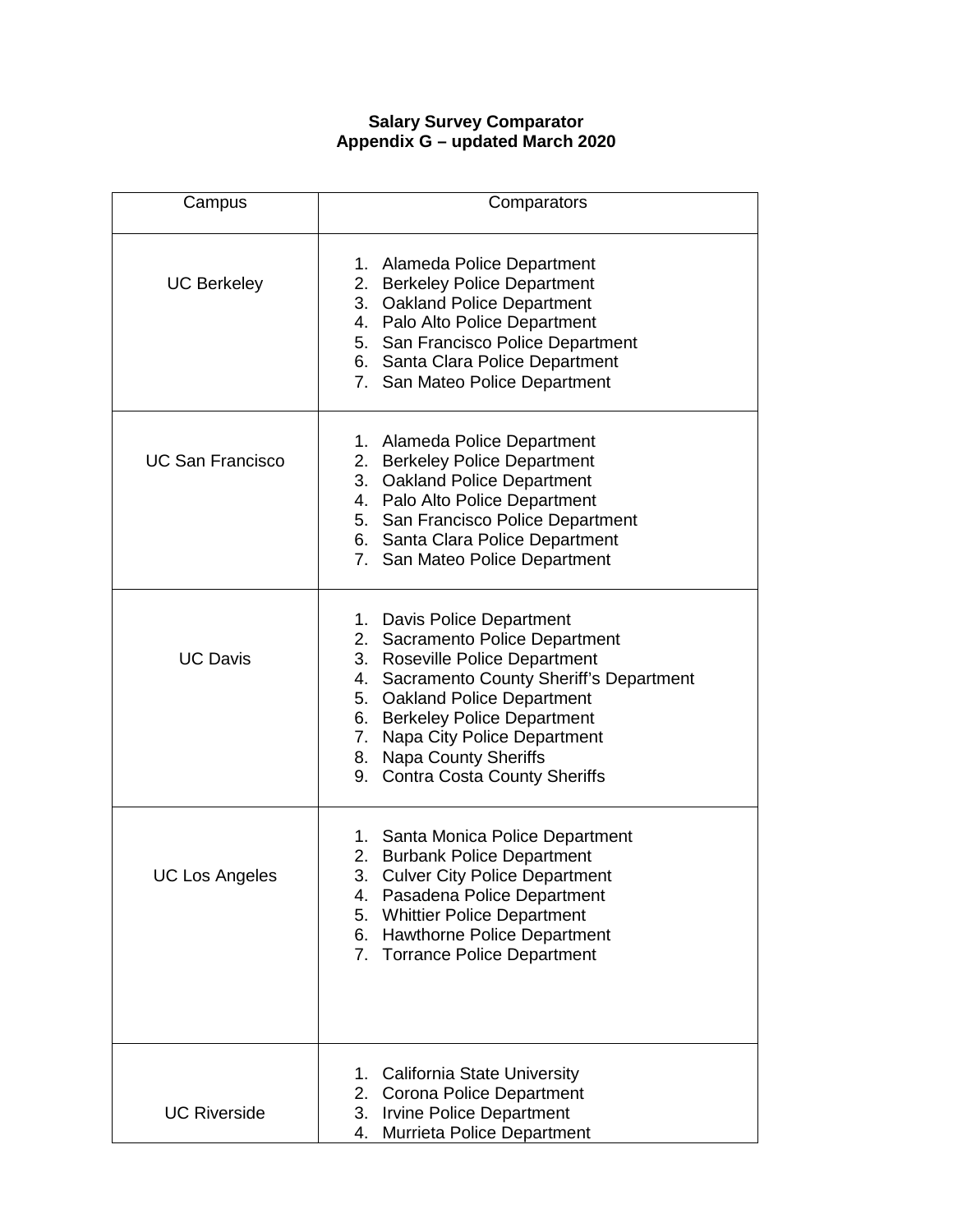|                         | 5. Ontario Police Department<br>6. Riverside County Sheriff Department<br>7. Riverside Police Department<br>8. Santa Ana Police Department                                                                                                                                                                                                 |
|-------------------------|--------------------------------------------------------------------------------------------------------------------------------------------------------------------------------------------------------------------------------------------------------------------------------------------------------------------------------------------|
| <b>UC San Diego</b>     | 1. Coronado Police Department<br>2. Carlsbad Police Department<br>3. Chula Vista Police Department<br>4. San Diego County Sheriff Department<br>5. Orange County Sheriff Department<br>6. San Diego Police Department<br>7. Irvine Police Department<br>San Diego Harbor Police<br>8.                                                      |
| <b>UC Santa Cruz</b>    | 1. Santa Cruz Police Department<br>2. Santa Cruz County Sheriff Department<br>3. Santa Clara Police Department<br>4. Santa Clara County Sheriff Department<br>5. San Francisco Police Department<br>6. Palo Alto Police Department<br>7. Berkeley Police Department                                                                        |
| <b>UC Santa Barbara</b> | 1. Oxnard Police Department<br>2. San Luis Obispo Police Department<br>3. Santa Barbara Police Department<br>4. Santa Barbara County Sheriff Department<br>5. Santa Maria Police Department<br>6. Ventura Police Department<br>7. Ventura County Sheriff Department<br>8. Redondo Beach Police Department<br>9. Torrance Police Department |
| <b>UC</b> Irvine        | Costa Mesa Police Department<br>1.<br>2.<br><b>Irvine Police Department</b><br>3.<br>Newport Beach Police Department<br>4. Orange Police Department<br>5. Santa Ana Police Department<br>6. Anaheim Police Department<br>7. Huntington Beach Police Department                                                                             |